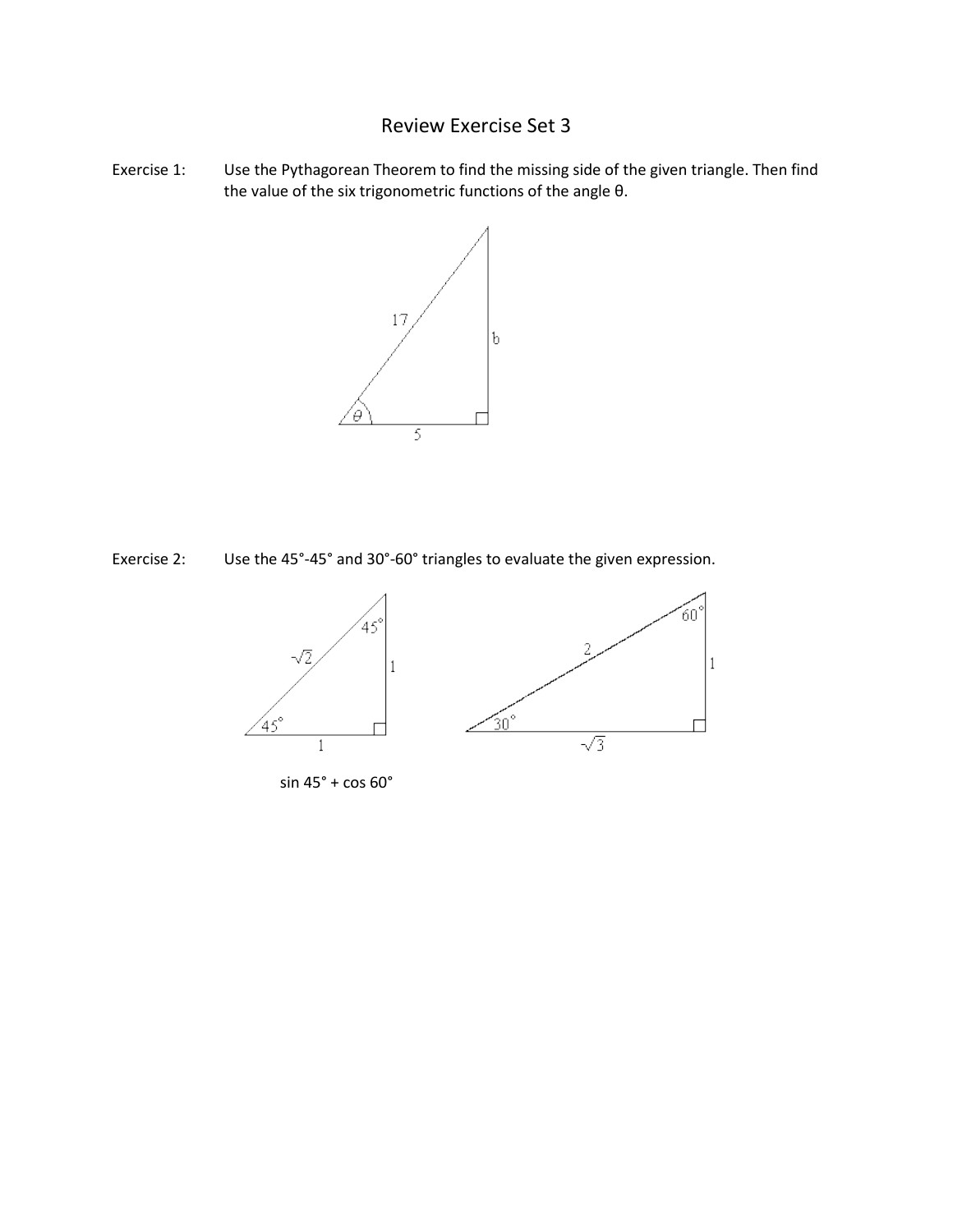Exercise 3: Use the appropriate trigonometric function to find the value of the side in the given triangle.



Exercise 4: At a certain time of the day, a building casts a shadow that is 200 feet long. If the angle of elevation of the sun is 30°, find the height of the building to the nearest foot.

Exercise 5: An airplane takes off from San Antonio International Airport and flies at an angle of 10° to the runway. How far has the plane traveled (to the nearest foot) when the plane has reached a height of 350 feet.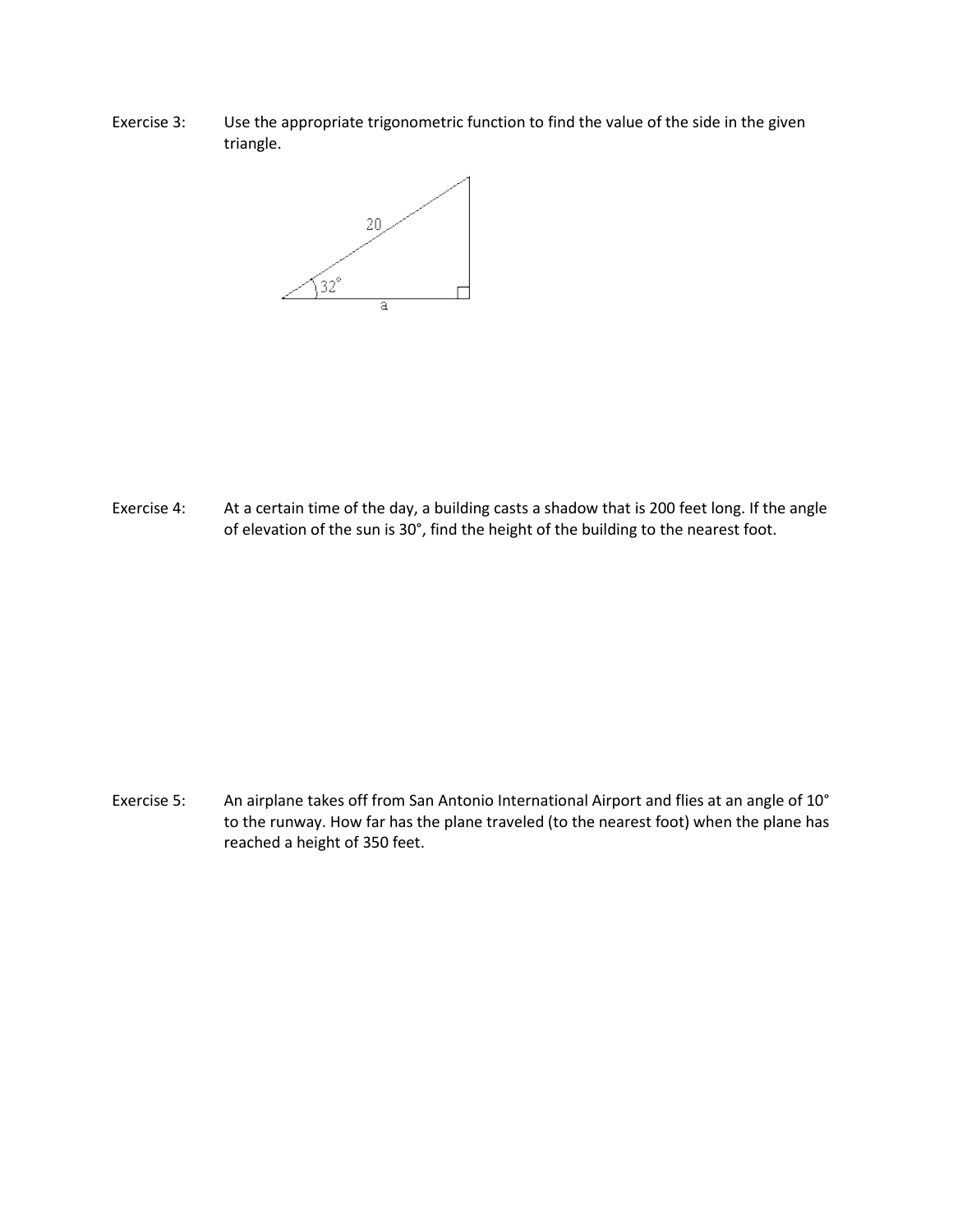## Review Exercise Set 3 Answer Key

Exercise 1: Use the Pythagorean Theorem to find the missing side of the given triangle. Then find the value of the six trigonometric functions of the angle θ.



Find b

$$
a2 + b2 = c2
$$
  
(5)<sup>2</sup> + b<sup>2</sup> = (17)<sup>2</sup>  
25 + b<sup>2</sup> = 289  
b<sup>2</sup> = 264  
b ≈ 16.25

Find the value of the trigonometric functions

$$
\sin \theta = \frac{b}{c}
$$
\n
$$
\cos \theta = \frac{a}{c}
$$
\n
$$
\tan \theta = \frac{b}{a}
$$
\n
$$
\frac{16.25}{17} = \frac{5}{17}
$$
\n
$$
\tan \theta = \frac{b}{a}
$$
\n
$$
\approx \frac{16.25}{5}
$$

$$
\csc \theta = \frac{c}{b} \qquad \sec \theta = \frac{c}{a} \qquad \cot \theta = \frac{a}{b}
$$

$$
\approx \frac{17}{16.25} \qquad \qquad = \frac{17}{5} \qquad \qquad \approx \frac{5}{16.25}
$$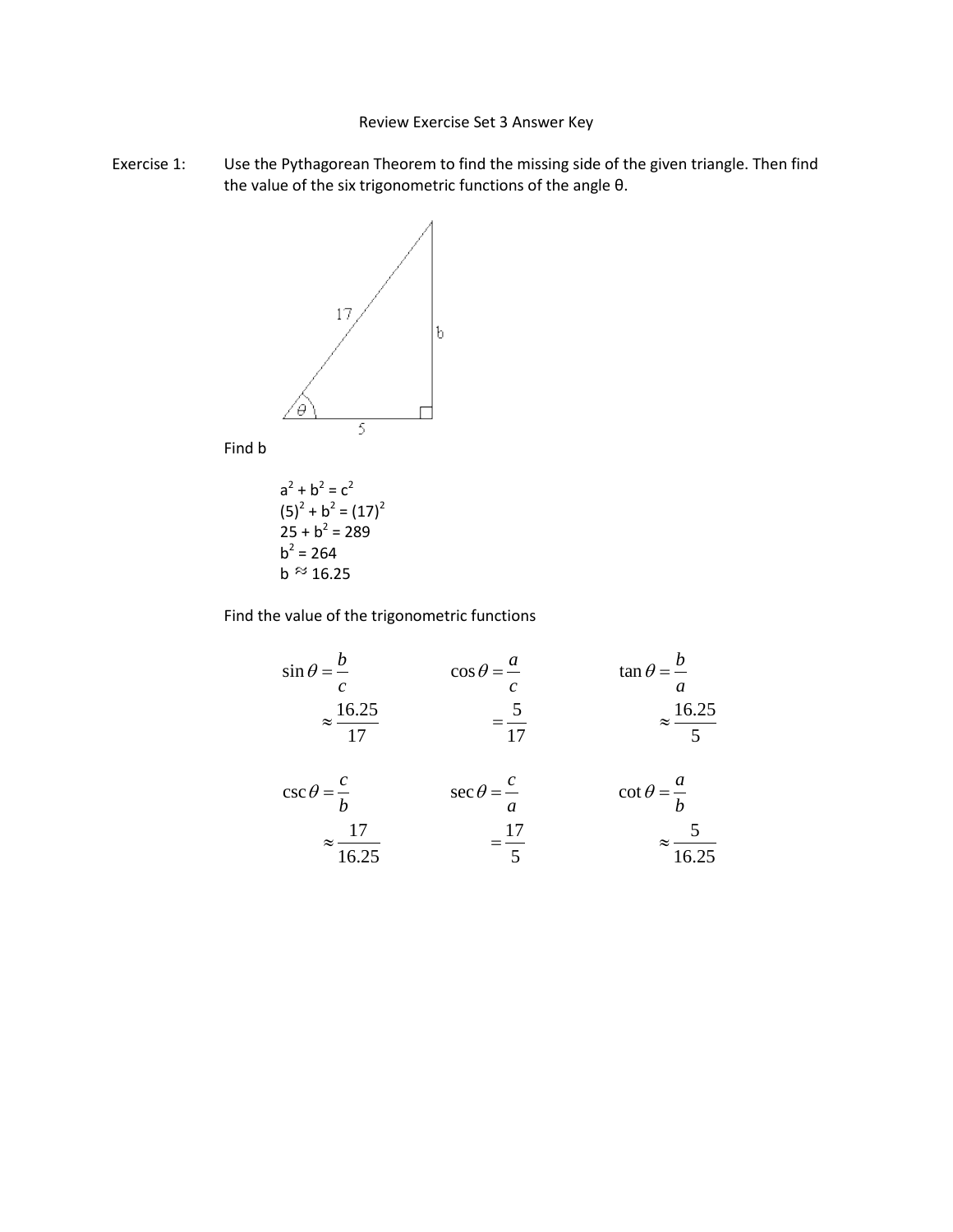Use the 45°-45° and 30°-60° triangles to evaluate the given expression. Exercise 2:



Use the appropriate trigonometric function to find the value of the side in the given Exercise 3: triangle.



Use the cosine function

The cosine function is used since we need to find the length of the adjacent side with the angle and hypotenuse known.

$$
\cos 32^\circ = \frac{a}{20}
$$

$$
20 \times \cos 32^\circ = a
$$

$$
16.96 \approx a
$$